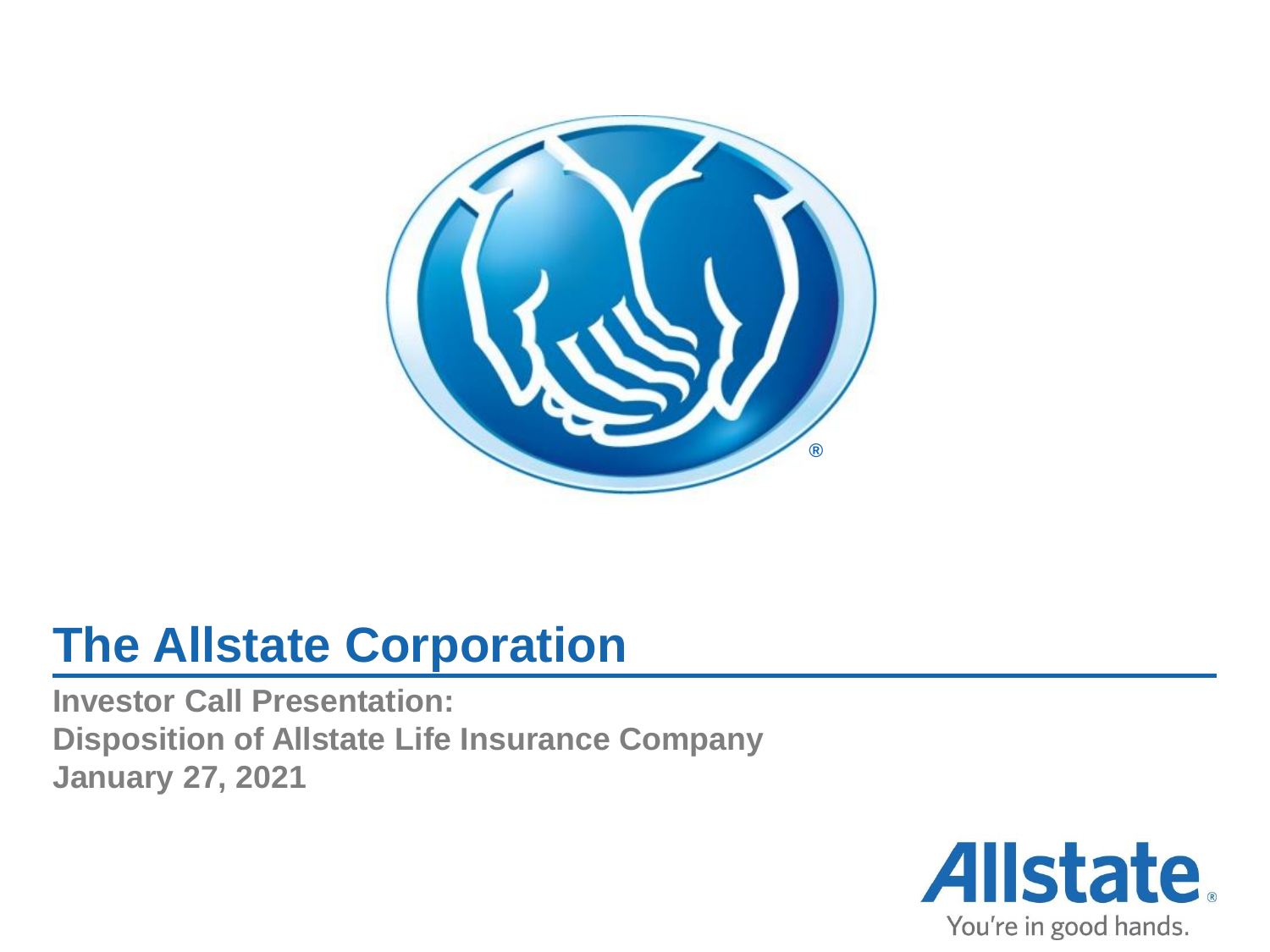

This presentation contains forward-looking statements and information. This presentation also contains non-GAAP measures that are denoted with an asterisk. You can find the reconciliation of those measures to GAAP measures within our most recent earnings release or investor supplement.

Additional information on factors that could cause results to differ materially from this presentation is available in the 2019 Form 10-K, Form 10-Q for September 30, 2020, our most recent earnings release, and at the end of these slides. These materials are available on our website, www.allstateinvestors.com, under the "Financials" link.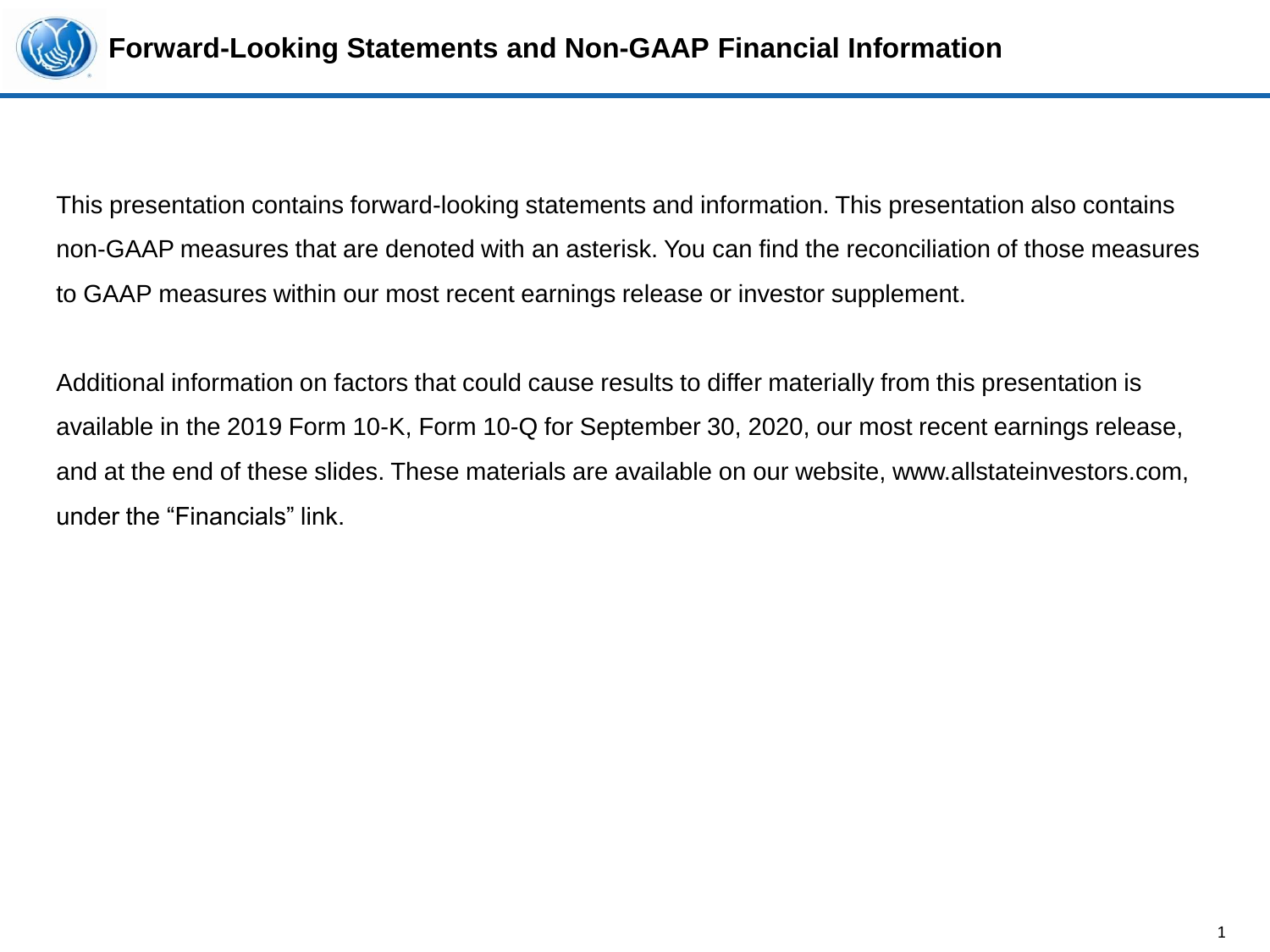

- Allstate has agreed to sell Allstate Life Insurance Company for gross proceeds of \$2.8 billion to entities managed by Blackstone
	- ‒ Represents \$23 billion, approximately 80%, of Allstate's total life and annuity reserves
	- ‒ Minimal impact on strategy to increase market share in personal property-liability and expand protection offerings
	- ‒ Transaction represents a near culmination of deploying capital out of "investment spread" businesses
	- ‒ Allstate agents and Exclusive Financial Specialists will continue to offer life and retirement solutions to customers through the use of non-proprietary products
	- Redeploys \$2.2 billion of capital out of lower growth and return businesses
	- ‒ Provides increased clarity to the returns generated by Property-Liability and Service Businesses with a one percentage point improvement in Adjusted Net Income return on equity\*
- **EXTED Allstate's Life and Annuity businesses have not grown and generate returns below Allstate's total return** 
	- ‒ Life insurance sales have declined since 2018 and annuity sales were discontinued in 2014
	- ‒ Allstate Life and Annuities generated 7% of total revenues with net income of \$529 million (11% of total earnings) while utilizing 33% of GAAP capital in 2019
		- Net income declined to a loss of \$207 million in the first nine months of 2020 due to lower performance-based investment income and higher mortality losses in part due to the coronavirus pandemic
	- ‒ Allstate Life Insurance Company of New York with \$5 billion of total life and annuity liabilities will be retained, until it can be sold or the risk otherwise transferred to a third party
- **The entities managed by Blackstone are a better owner for these businesses**
	- ‒ Strong capitalization maintained to protect existing policyholders
	- ‒ Company will not issue new business enabling a more efficient cost structure
	- ‒ Blackstone will provide asset management expertise
	- ‒ Capital provided by investors seeking stable long-term returns
- **EXTE: The transaction is attractive economically but results in a financial book loss** 
	- ‒ Sale economics are favorable compared to continuing to issue life insurance and running off the closed block of annuities
	- ‒ An estimated \$3.1 billion loss will be recorded in the first quarter of 2021 reflecting the low return annuity business
	- ‒ A material reduction in equity on the annuity business would have been recorded upon adoption of Long Duration Targeted Improvement accounting standard in 2022, if rates remain at or near current levels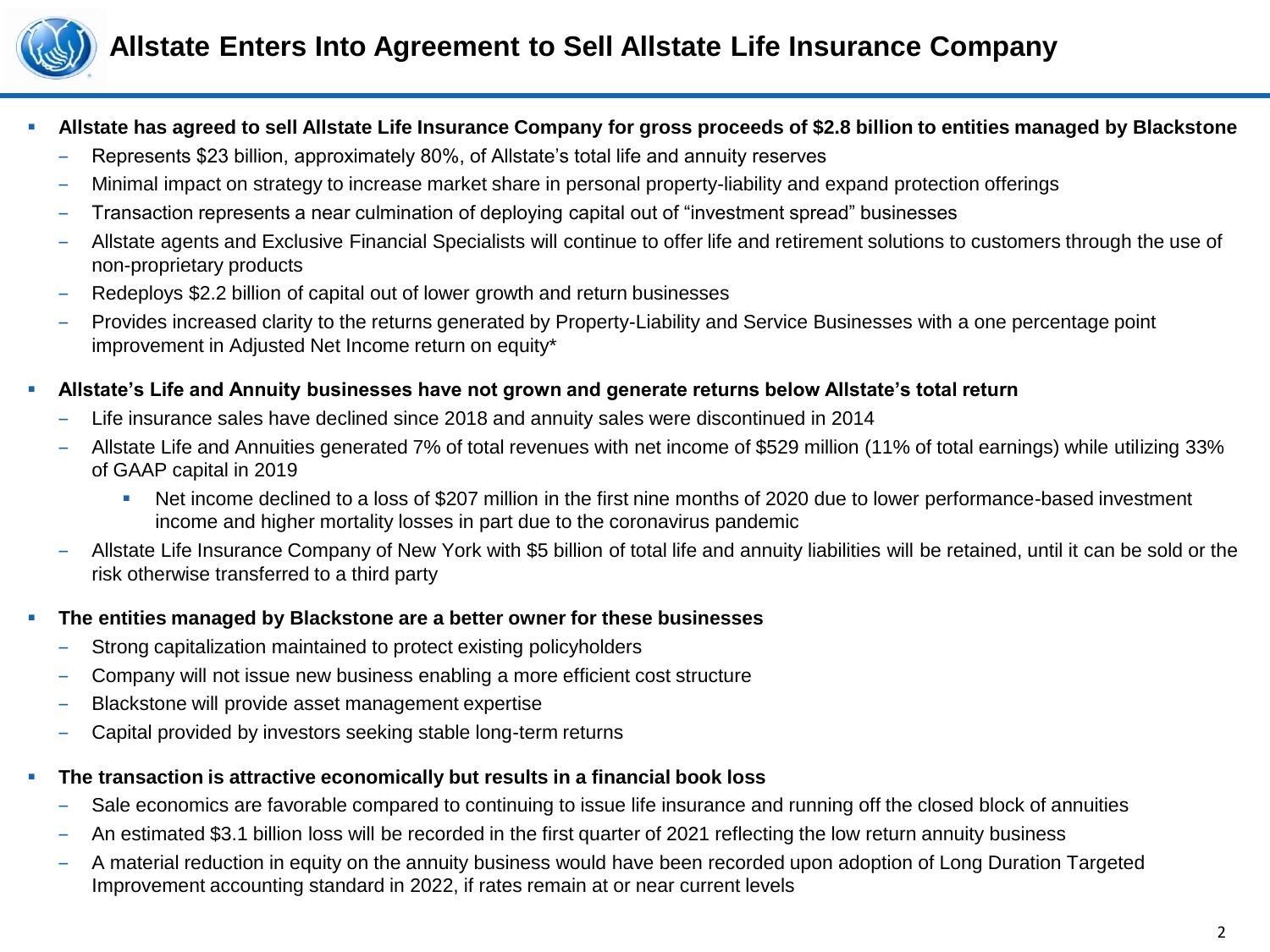

## **Allstate Annuities Has Lower Returns and Greater Earnings Volatility Than Allstate Life**

- **Allstate Life has historically provided a steady source of income and capital diversification with limited growth**
	- ‒ Life insurance accounted for 36% of assets and GAAP equity and 80% of Life and Annuity ("L&A") adjusted net income in 2018 and 2019
	- ‒ Adjusted net income returns on equity\* have been in the 11%-13% range
- **EXTED Allstate Annuities is a non-core runoff block that is capital intensive with low returns** 
	- ‒ Annuities accounted for 64% of assets and GAAP equity, but only 20% of L&A adjusted net income in 2018 and 2019
	- ‒ The Annuities investment portfolio is weighted towards performance-based investments to back long-dated liabilities to optimize returns
	- Performance-based investments generate more attractive risk adjusted returns than fixed income, but require more regulatory capital and lower near-term returns on equity

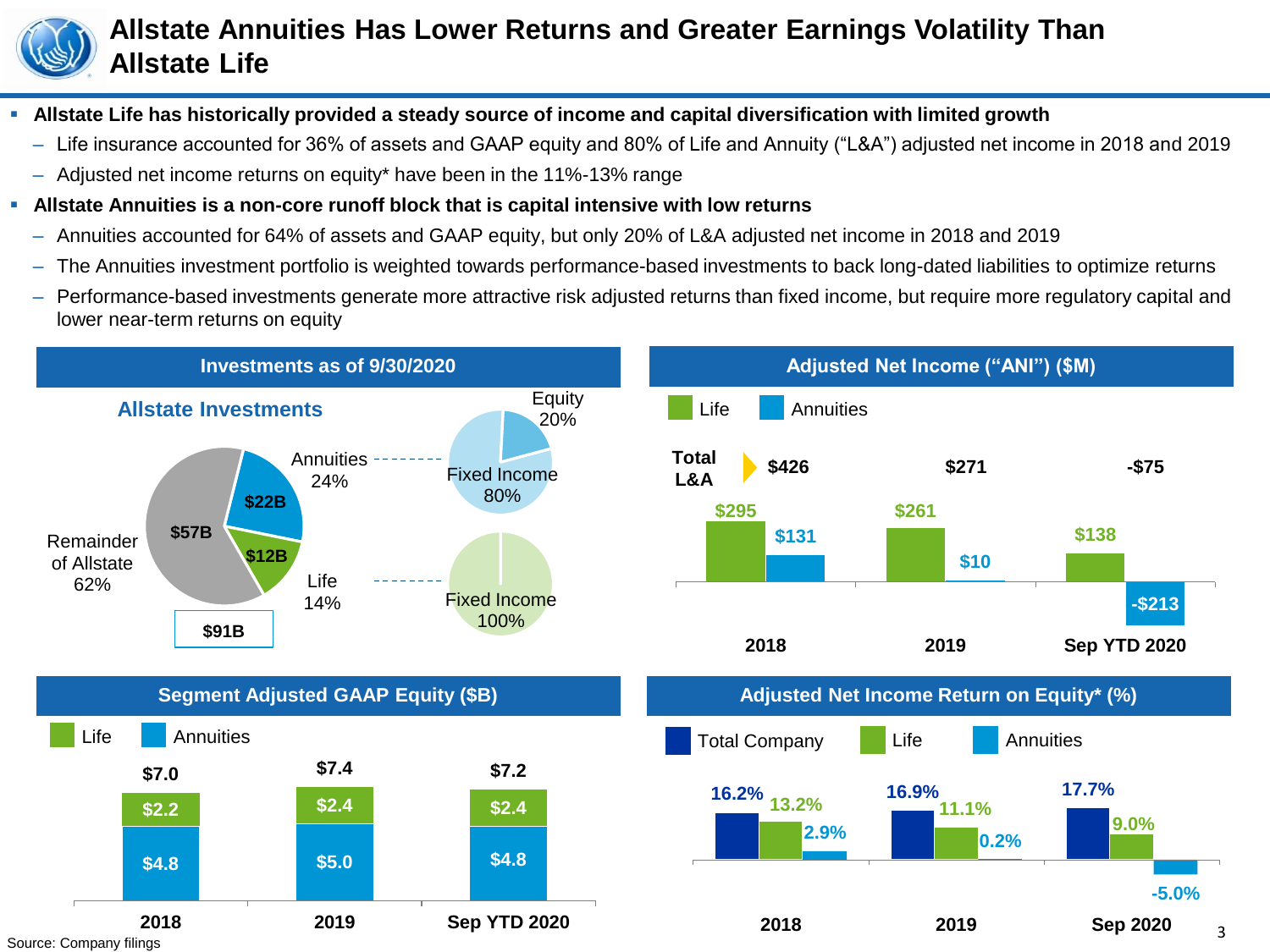

**Allstate's Strategy Remains To Increase Market Share in Personal Property-Liability and Expand Protection Offerings**

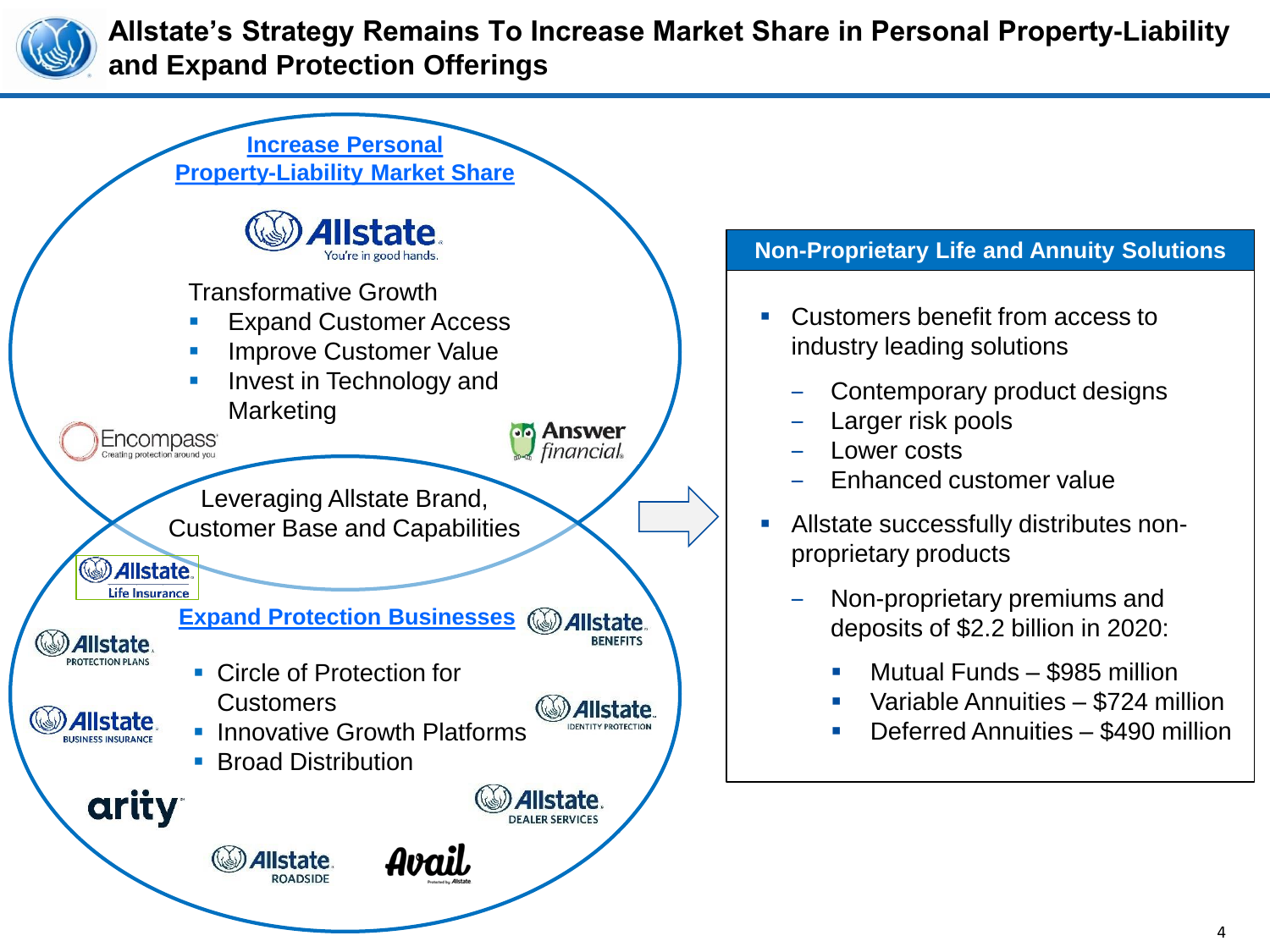

## **Transaction Represents a Near Culmination of Deploying Capital Out of "Investment Spread" Businesses**

| <b>Business Overview</b> |                                                                                                                                                                                                                                                                                                                      | Life and Annuities Legal Entities (\$B, unless noted)              |                            |                          |                             |
|--------------------------|----------------------------------------------------------------------------------------------------------------------------------------------------------------------------------------------------------------------------------------------------------------------------------------------------------------------|--------------------------------------------------------------------|----------------------------|--------------------------|-----------------------------|
| ×,                       | Allstate has been exiting the annuity business<br>over the last 15 years                                                                                                                                                                                                                                             |                                                                    | <b>ALIC excl. ALNY</b>     | <b>ALNY Only</b>         | <b>Total</b>                |
|                          | Reinsured variable annuity business in 2006,<br>stopped issuance of fixed annuities, and sold<br>Lincoln Benefit Life                                                                                                                                                                                                | <b>GAAP Reserves</b><br>(Life / Annuities)<br>9/30/2020            | \$23.0<br>(\$9.5 / \$13.5) | \$5.1<br>(\$1.1 / \$4.0) | \$28.1<br>(\$10.6 / \$17.5) |
| T,                       | The Life & Annuities businesses reside primarily<br>in $ALIC^{(1)}$ and $ALNY^{(1)}$ legal entities and are<br>operated as one business                                                                                                                                                                              | <b>Net Income / Loss</b><br><b>Sep YTD 2020</b>                    | $-$23M$                    | $-$184M$                 | $-$207M$                    |
|                          | The majority of business is in ALIC (>80%), which<br>is being sold to entities managed by Blackstone<br>The ALNY business, particularly the structured<br>settlement annuities, will runoff over multiple<br>decades and will be retained until it can be sold or<br>the risk otherwise transferred to a third party | <b>Adjusted</b><br><b>Net Income / Loss</b><br><b>Sep YTD 2020</b> | $-$47M$                    | $-$ \$28M                | $-$75M$                     |
|                          |                                                                                                                                                                                                                                                                                                                      | <b>Policies In Force</b><br>(Life / Annuities)<br>9/30/2020        | 1.7M / 152K                | 0.2M / 29K               | 1.9M / 181K                 |
|                          |                                                                                                                                                                                                                                                                                                                      |                                                                    |                            |                          |                             |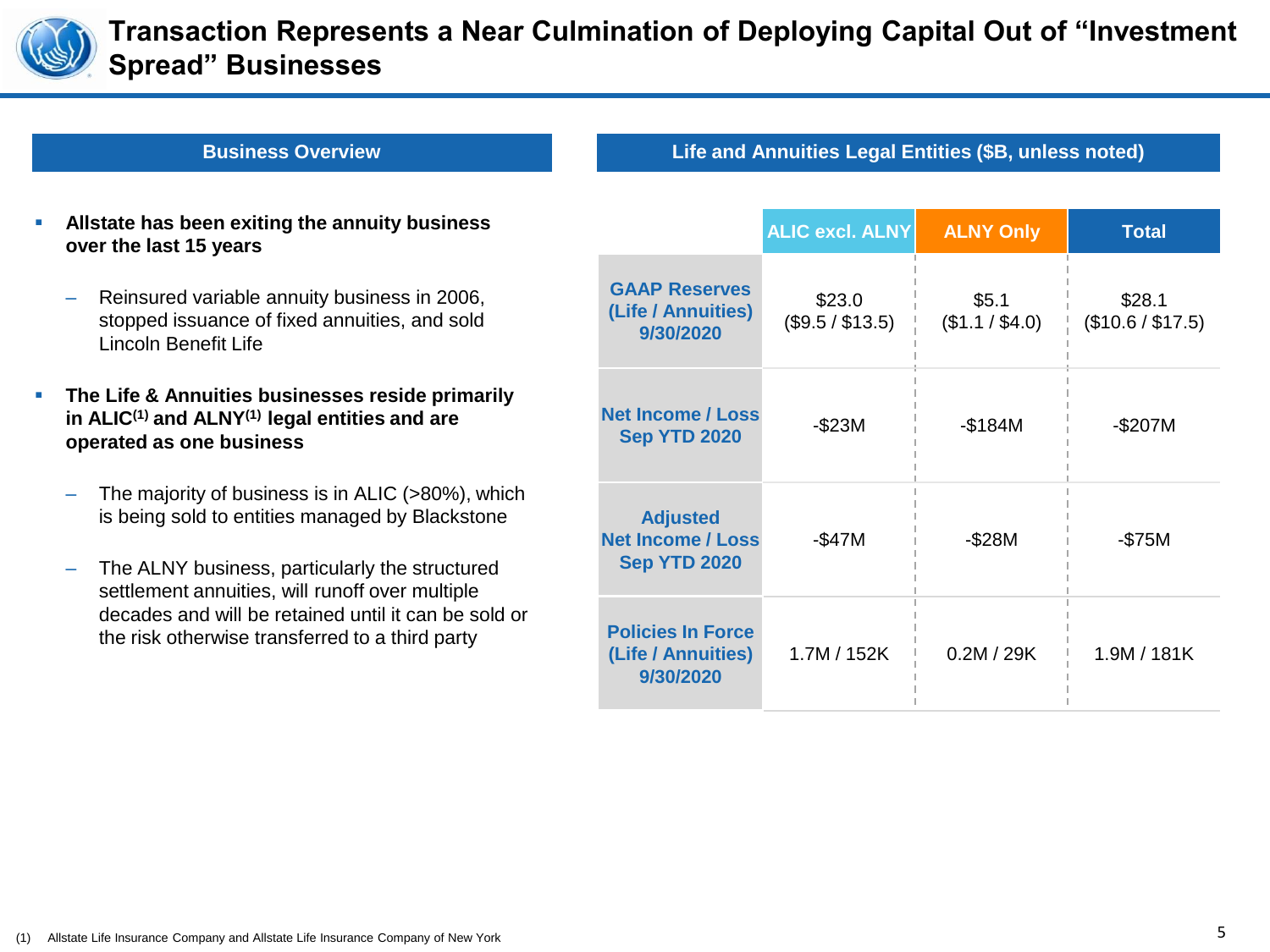

**Redeploying Capital Out of Allstate's Life and Annuities Businesses is Largely Completed With This Transaction**

## **ALIC and ALNY Transaction Perimeters**

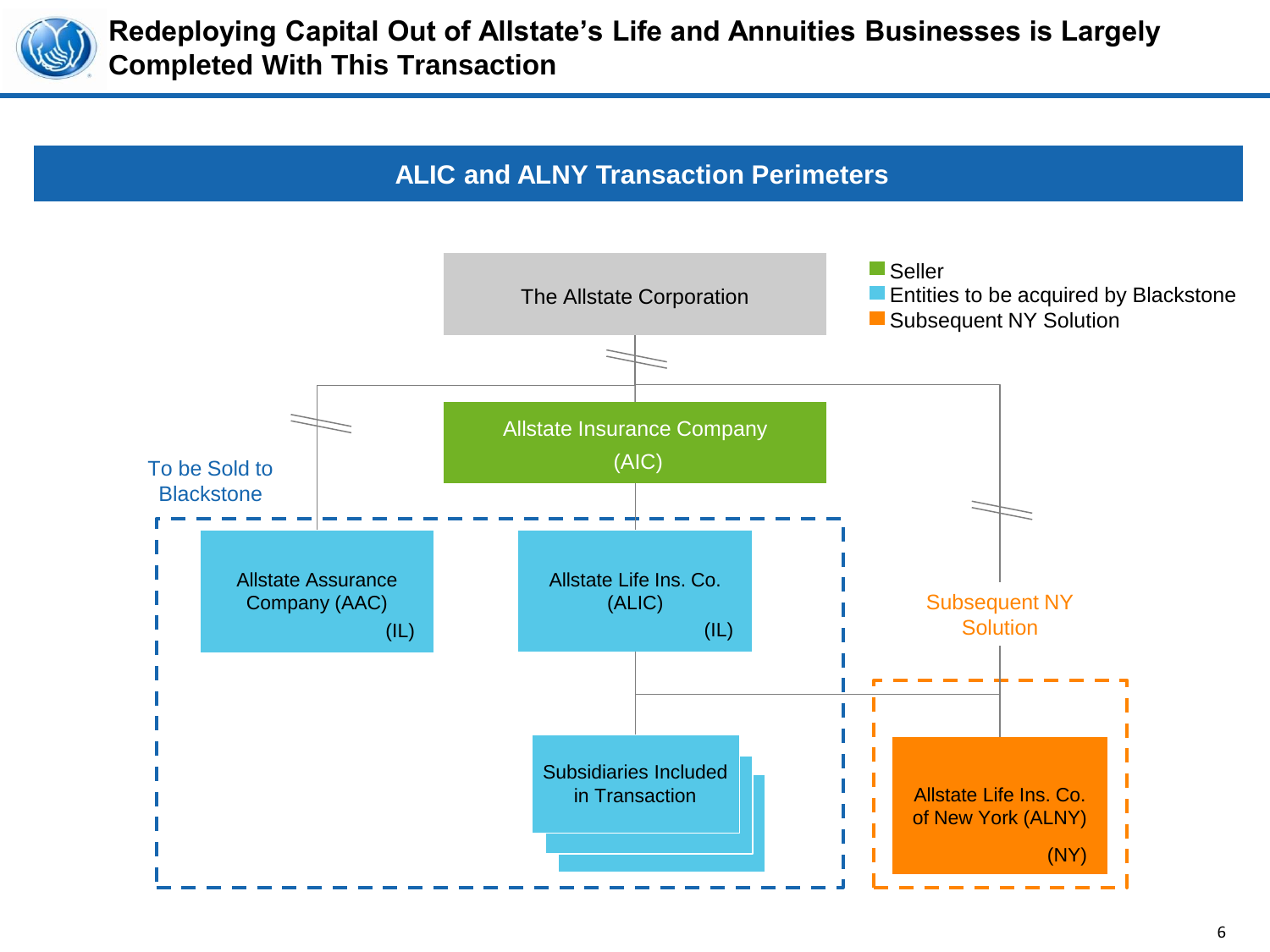

|                                       | <b>Key Transaction Terms (ALIC excl. ALNY)</b>                                                                                                                                                                                                                                                                                     |  |  |  |
|---------------------------------------|------------------------------------------------------------------------------------------------------------------------------------------------------------------------------------------------------------------------------------------------------------------------------------------------------------------------------------|--|--|--|
| <b>Transaction</b><br><b>Overview</b> | An investment vehicle managed by Blackstone will acquire ALIC, AAC and certain ALIC<br>$\overline{\phantom{a}}$<br>subsidiaries from Allstate Insurance Company                                                                                                                                                                    |  |  |  |
| <b>Purchase Price</b>                 | \$2.8 billion in cash, including up to \$0.4 billion pre-closing dividend<br>$\mathcal{C}$<br>Allstate retains an increase or funds a decrease in the statutory book value from March<br>31, 2020 until close<br>Earn-out of up to \$250 million over a 10 year period beginning in 2025 if the 10-year UST<br>yield is above 2.5% |  |  |  |
| <b>Key Conditions</b><br>to Closing   | Termination of ALIC support agreement with ALNY<br>$\mathcal{L}_{\mathcal{A}}$<br>Receipt of regulatory approvals and other customary closing conditions<br>$\mathcal{L}_{\mathcal{A}}$                                                                                                                                            |  |  |  |
| <b>Financing</b>                      | No financing condition; Blackstone to backstop capital raise<br>T,                                                                                                                                                                                                                                                                 |  |  |  |
| <b>Other Terms</b>                    | Investment transfers will largely be existing portfolio, except for a portion of performance-<br>$\mathcal{L}_{\mathcal{A}}$<br>based assets<br>Capitalization protections for customers<br>Limited termination provisions<br>$\mathcal{C}$<br><b>Transition services agreement</b><br>$\mathcal{C}$                               |  |  |  |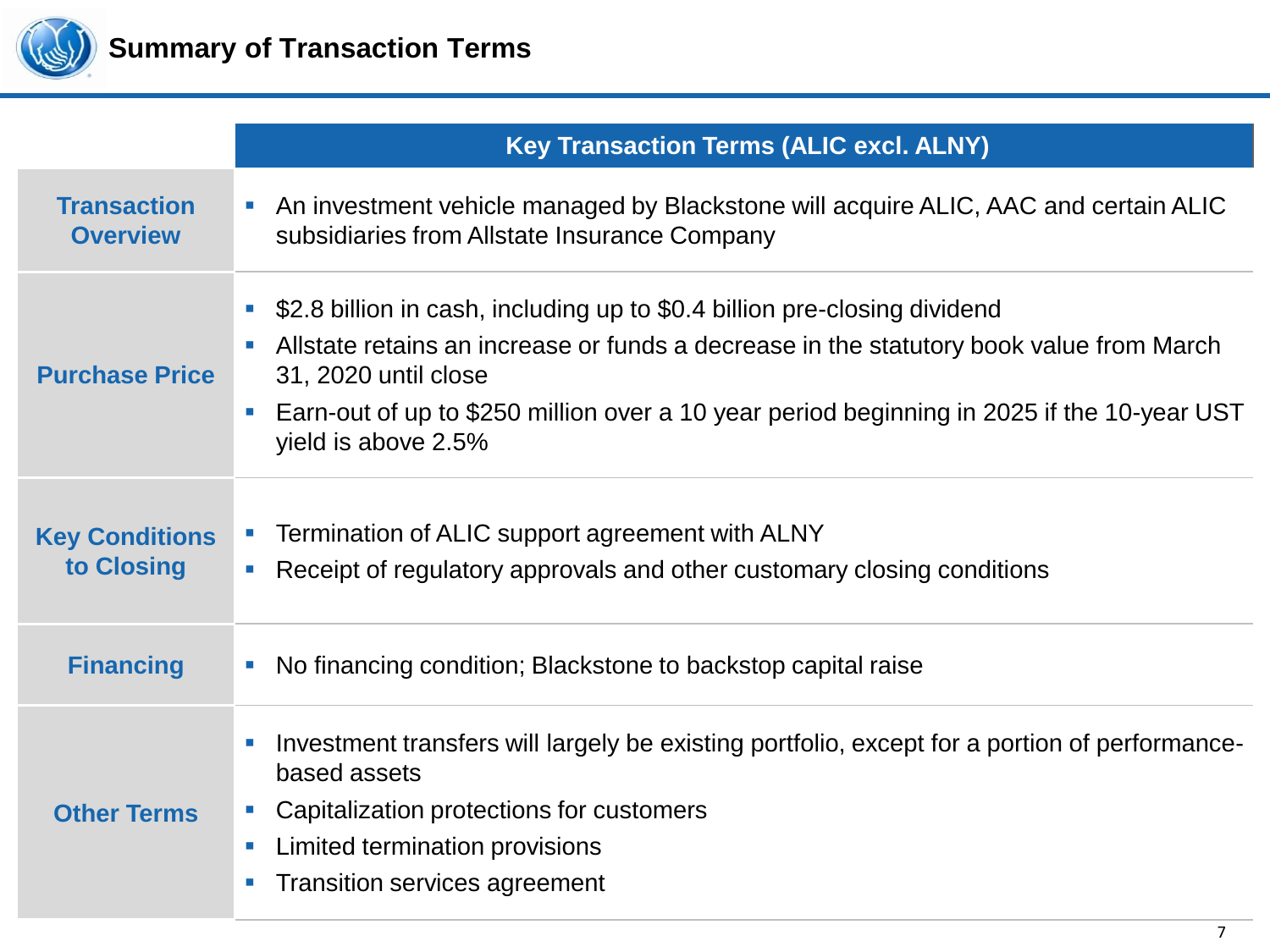

- **EXP** Beginning in the first quarter of 2021, the assets and liabilities of ALIC will be classified as held for sale
	- **Results will be presented as discontinued operations, retrospectively**
- **EXERCT ADDET IN A FIGMORY THE SET III IS A FIGMORY III SET III A FIGMORY THE VIGORY OF SYSTEM III A FIGMORY III from adjusted net income**

| <b>The Allstate Corporation</b><br><b>Summary of Assets and Liabilities</b><br>(as of September 30, 2020) |                 |                                             |  |  |  |  |  |
|-----------------------------------------------------------------------------------------------------------|-----------------|---------------------------------------------|--|--|--|--|--|
| $(5$ in billions)                                                                                         | <b>Reported</b> | <b>Held for Sale</b><br><b>Presentation</b> |  |  |  |  |  |
| <b>Assets</b>                                                                                             |                 |                                             |  |  |  |  |  |
| Investments                                                                                               | 91.2            | 63.3                                        |  |  |  |  |  |
| Reinsurance Recoverables                                                                                  | 9.1             | 7.3                                         |  |  |  |  |  |
| Separate Accounts                                                                                         | 3.1             | 0.3                                         |  |  |  |  |  |
| <b>Other Assets</b>                                                                                       | 19.4            | 17.7                                        |  |  |  |  |  |
| Assets Held for Sale <sup>(1)</sup>                                                                       |                 | 34.2                                        |  |  |  |  |  |
| <b>Total Assets</b>                                                                                       | \$122.8         | \$122.8                                     |  |  |  |  |  |
| <b>Liabilities</b>                                                                                        |                 |                                             |  |  |  |  |  |
| Reserve for Life-contingent Contract Benefits                                                             | 12.8            | 3.7                                         |  |  |  |  |  |
| <b>Contractholder Funds</b>                                                                               | 17.3            | 3.4                                         |  |  |  |  |  |
| Separate Accounts                                                                                         | 3.1             | 0.3                                         |  |  |  |  |  |
| <b>Other Liabilities</b>                                                                                  | 62.3            | 60.6                                        |  |  |  |  |  |
| Liabilities Held for Sale                                                                                 |                 | 27.5                                        |  |  |  |  |  |
| <b>Total Liabilities</b>                                                                                  | \$95.5          | \$95.5                                      |  |  |  |  |  |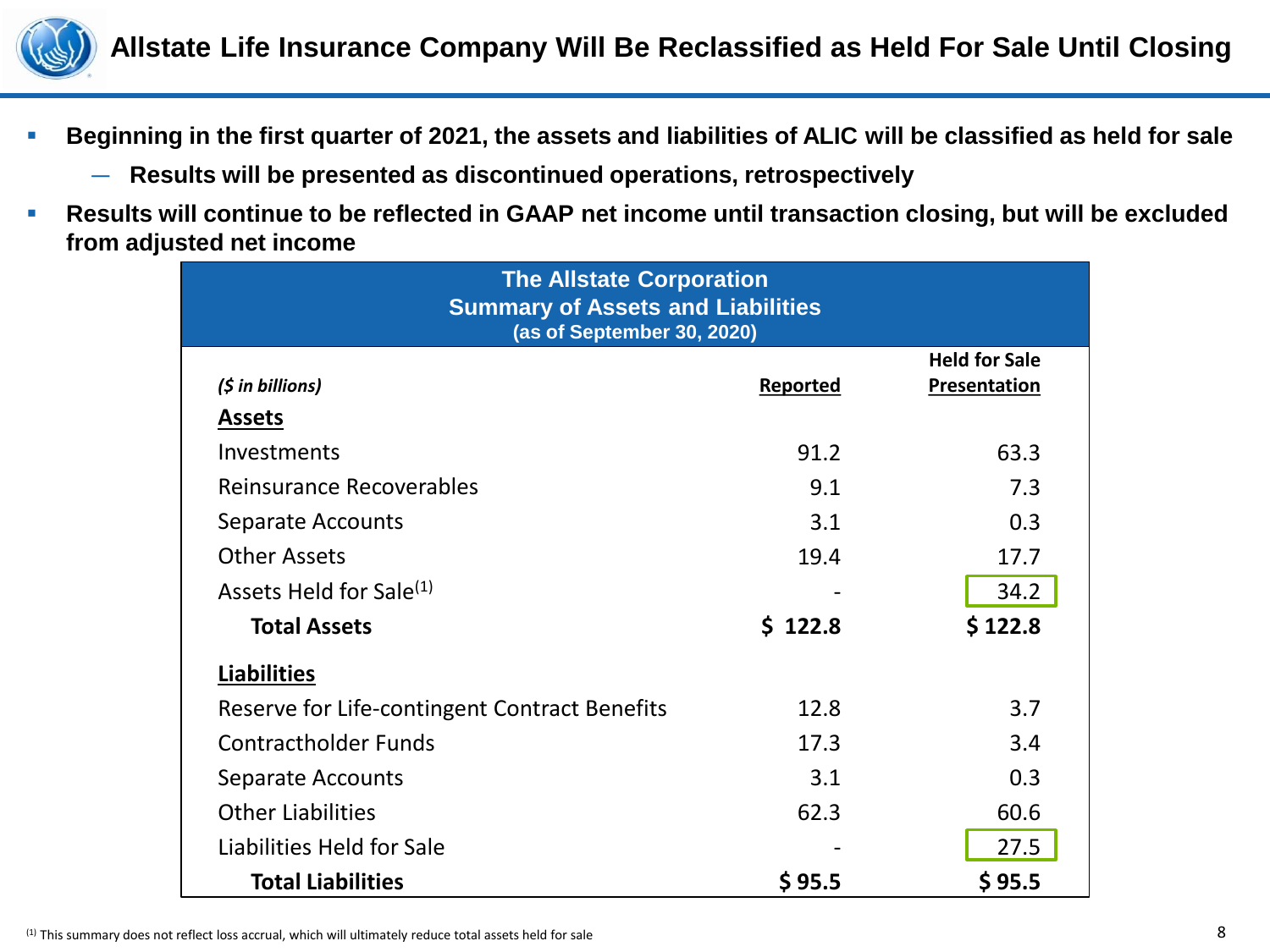

- The loss attributable to annuities is estimated to be greater than the total financial book loss
	- **Implied valuation of annuity business is materially below its allocated equity**
- **Moderate gain on the life business sale partially offsets the annuity loss**
- **Total estimated financial book loss of \$3.1 billion is less than estimated impact associated with adoption of the Long Duration Targeted Improvement accounting standard, if rates remain at or near current levels**





Source: FactSet, SNL, Company filings; Note: Market date as of 1/21/21

Reflects 9/30/20 ALIC GAAP equity adjusted for pre-closing transactions and other adjustments required under the terms of the purchase agreement

(2) Based on annuity-focused companies' P/E multiples

(3) Valuation for life business implied as the difference between purchase price minus implied value for annuities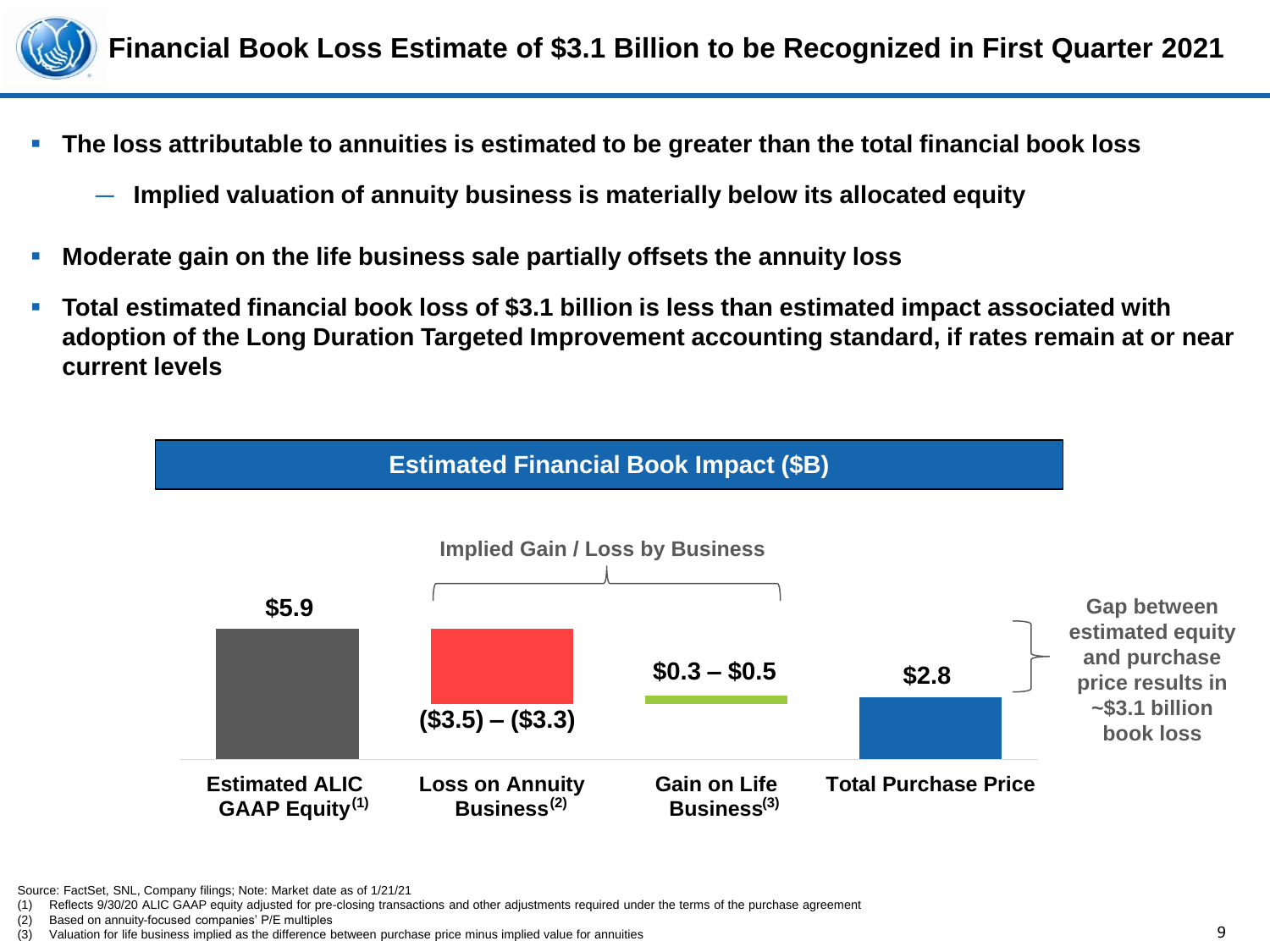

**Clarity on Attractive Property-Liability and Service Businesses Returns and Increased Return on Equity**

|                                       | <b>Return on Equity</b><br>(2019) | <b>Price to LTM Earnings</b><br>Multiple(1) |
|---------------------------------------|-----------------------------------|---------------------------------------------|
| <b>Allstate Insurance:</b>            |                                   |                                             |
| <b>Reported Net Income</b>            | 21.7%                             | 7.7x                                        |
| <b>Adjusted Net Income*</b>           | 16.9%                             | 9.1x                                        |
| Adjusted Net Income* (post ALIC sale) | $17.9%^{(2)}$                     |                                             |
| <b>Adjusted Net Income Basis(3):</b>  |                                   |                                             |
| P&C Insurance Peers <sup>(4)</sup>    | 12.2%                             | 14.4x                                       |
| <b>S&amp;P Financials Index</b>       | 10.4%                             | 17.7x                                       |
| <b>S&amp;P 500 Index</b>              | 16.8%                             | 32.0x                                       |

(1) Current price (1/22/2021) to last twelve months earnings as of 9/30/2020

(2) Includes 100 bps increase to adjusted net income return on equity based on expected increase following ALIC sale

(3) Reflects net income less realized capital gains after-tax

(4) Includes: Assurant, Chubb, Cincinnati Financial, The Hartford, Intact, Kemper, Progressive and Travelers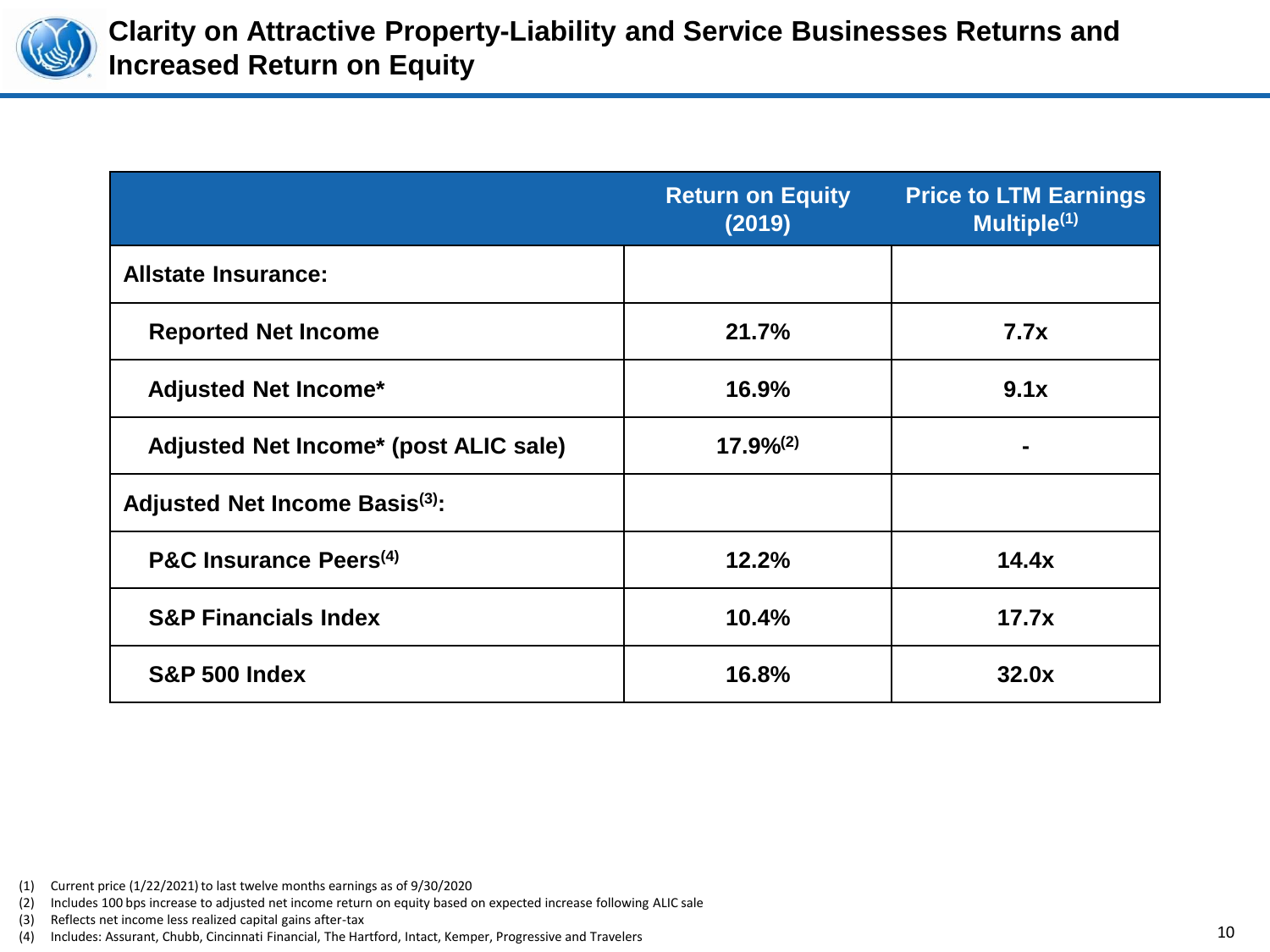